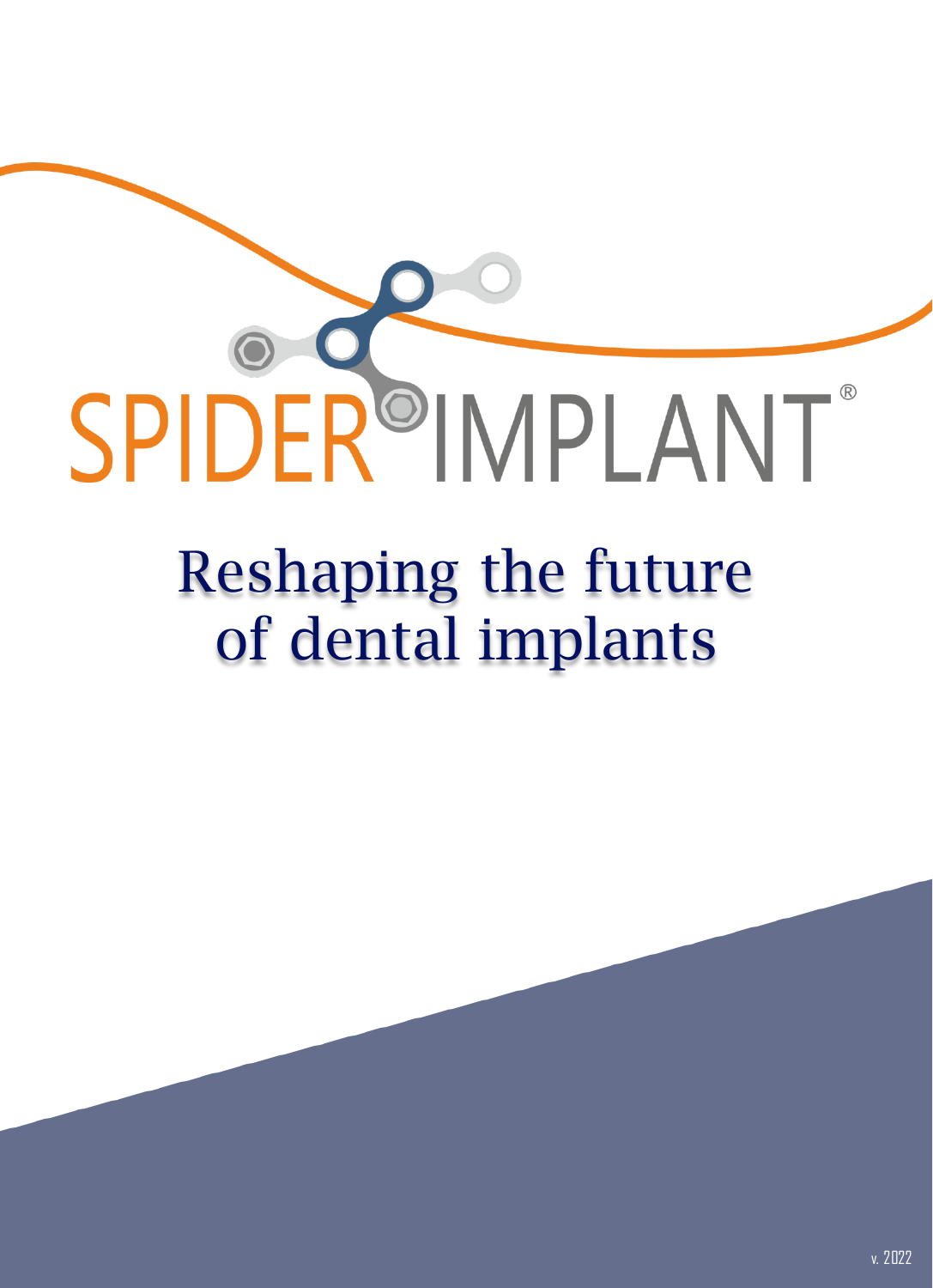## 1. Our business goals

Founded in 2013, Spiderimplant® is a high-tech startup that develops and manages patents in the bio-medical field, especially across surgical branches. Spiderimplant proprietary innovations arise from the pursuit of the company's mission: to improve traditional implant approaches by enhancing operational performance and moving towards conceptual essentiality. We hereby intend to present you our latest innovative solutions, which revolutionize traditional implant treatments in the presence of atrophy.

The patented Distalosteointegration® technology is realized by creating customisable, arthropodal implants which arise from the **flexible combination** of three unique elements: a locking plate, locking fixtures and a common dental implant.



We commit ourselves onto two goals: overcome the numerous limitations of **reconstructive procedures** (e.g. G.B.R., Bone Grafting, Sinus Lift) and improve popular and **highly specific treatments** (e.g. Zygomatic implants), eventually creating new offer and new demand for those specific clinical cases.

| <b>Current techniques</b>                               | VS. | <b>Distalosteointegration</b> ®                       |
|---------------------------------------------------------|-----|-------------------------------------------------------|
| Adoption limited to top 10% professionals               |     | Reach new end-users (both<br>Dentists and Surgeons)   |
| Considerable intra- and<br>post-operative level of risk |     | Simplified and secure treatment                       |
| High degree of treatment invasiveness                   |     | Minimal invasive approach                             |
| Time-consuming clinical plans                           |     | Compatible with immediate loading                     |
| Costly equipment and procedures                         |     | Costs comparable to traditional implant<br>treatments |

Spiderimplant – Reshaping the future of dental implants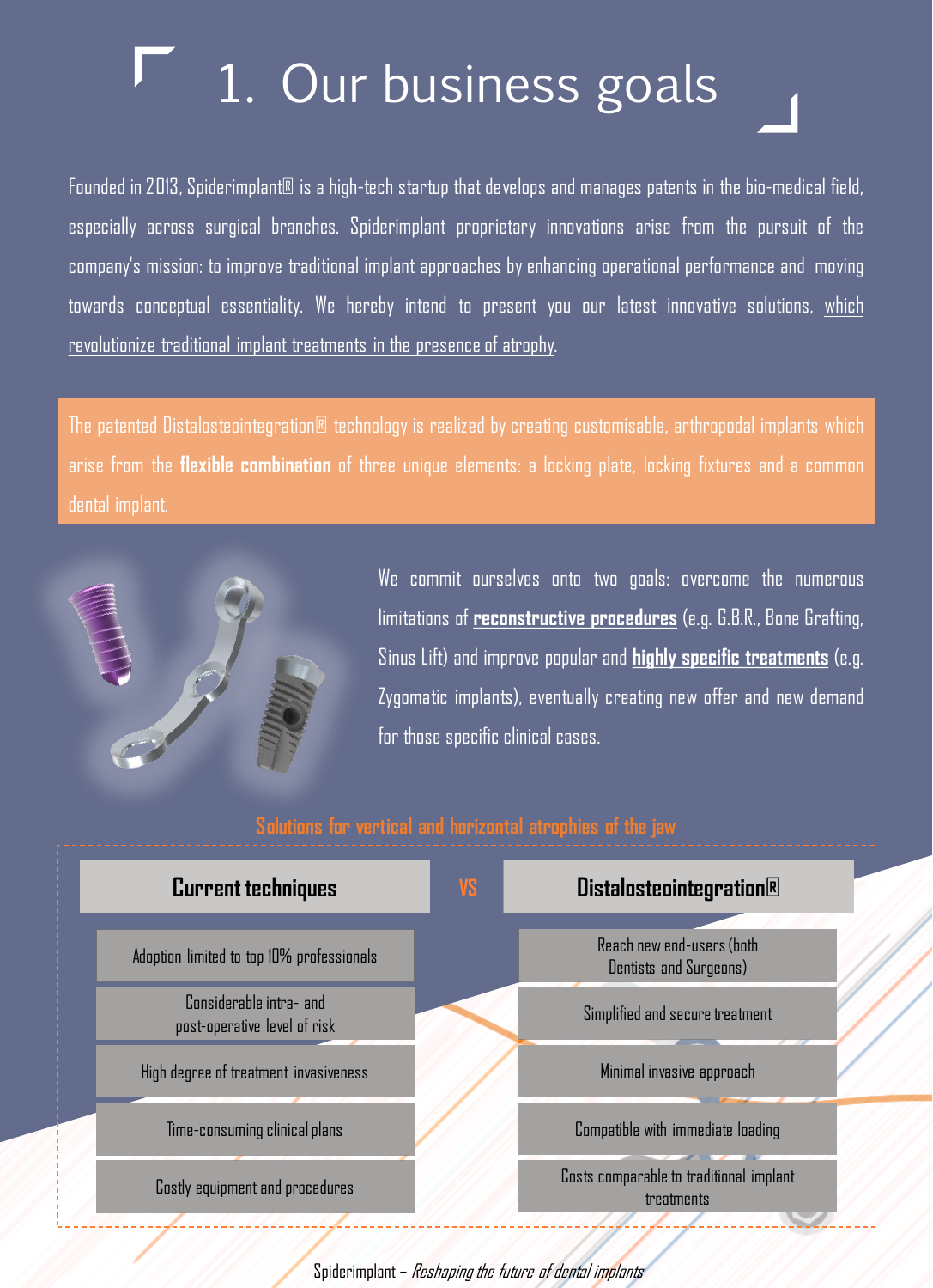Every time the three components\* distinguishing our technology are combined together an unique Spiderimplant variant is created. The customisation and flexibilityof assembly made possible by Distalosteointegration® brings to life **a sole technological concept** fulfilling the needs of two types of treatment – i.e. vertical and horizontal atrophies – as well as two different end-users – i.e. Dentists and Maxillo-Facial Surgeons.

 $^{\ast}$ Go to next page to further learn about solid coupling and assembly details of our solutions

Our pluriannual experimentation and clinical validation led us to conceive three key implant structures. These represent the solutions where Distalosteointegration<sup>®</sup> 's benefits are delivered on the highest degree.

|   | MiniZyga     | $\triangleright$ Targets: Maxillo-Facial Surgeons and experienced Dentists who use Zygomatic implants;<br>$\triangleright$ Components: Locking Plate, Locking Fixtures, Primary Implant;<br>$\triangleright$ Specific benefits: Simplified zygomatic procedure (e.g. local anaesthesia).                                                      |
|---|--------------|-----------------------------------------------------------------------------------------------------------------------------------------------------------------------------------------------------------------------------------------------------------------------------------------------------------------------------------------------|
| W | Sinuslmplant | $\triangleright$ Targets: skilled Dentists who use Sinus Lift, G.B.R., and "buffer solutions" – e.g. short implants –,<br>Dentists who do not practice atrophy cases to date;<br>$\triangleright$ Components: Locking Plate, Locking Fixtures, Primary Implant;<br>$\triangleright$ Specific benefits: No use of bio-materials and membranes. |
| S | Platelmplant | $\triangleright$ Targets: Dentists familiar with G.B.R., Split-Crest, Bone Grafting, and/or use narrow implants;<br>$\triangleright$ Components: Locking Plate, Locking Fixtures;<br>$\triangleright$ Specific benefits: No use of bio-materials and membranes.                                                                               |

ou<br>Rands Mission – Spiderimplant is looking for a partner to maximise on a global scale strategic partner to further maximise on a the value of the Distalosteointegration® **global scale** the value of the  $\mathsf{Distance}$  bistalosteointegration® technology. The synergies arising from sharing SpiderImplant's «know-how» with the<br>' presence of the industrial partner, will industrial partner will be a powerful tool to maded in parties. In the a penerior derive<br>bring innovation to the sector and address this market niche. In this market niche. leadership and commercial presence of the

alternative use cases might be the bedrock of the partnerhsip.



Spiderimplant – Reshaping the future of dental implants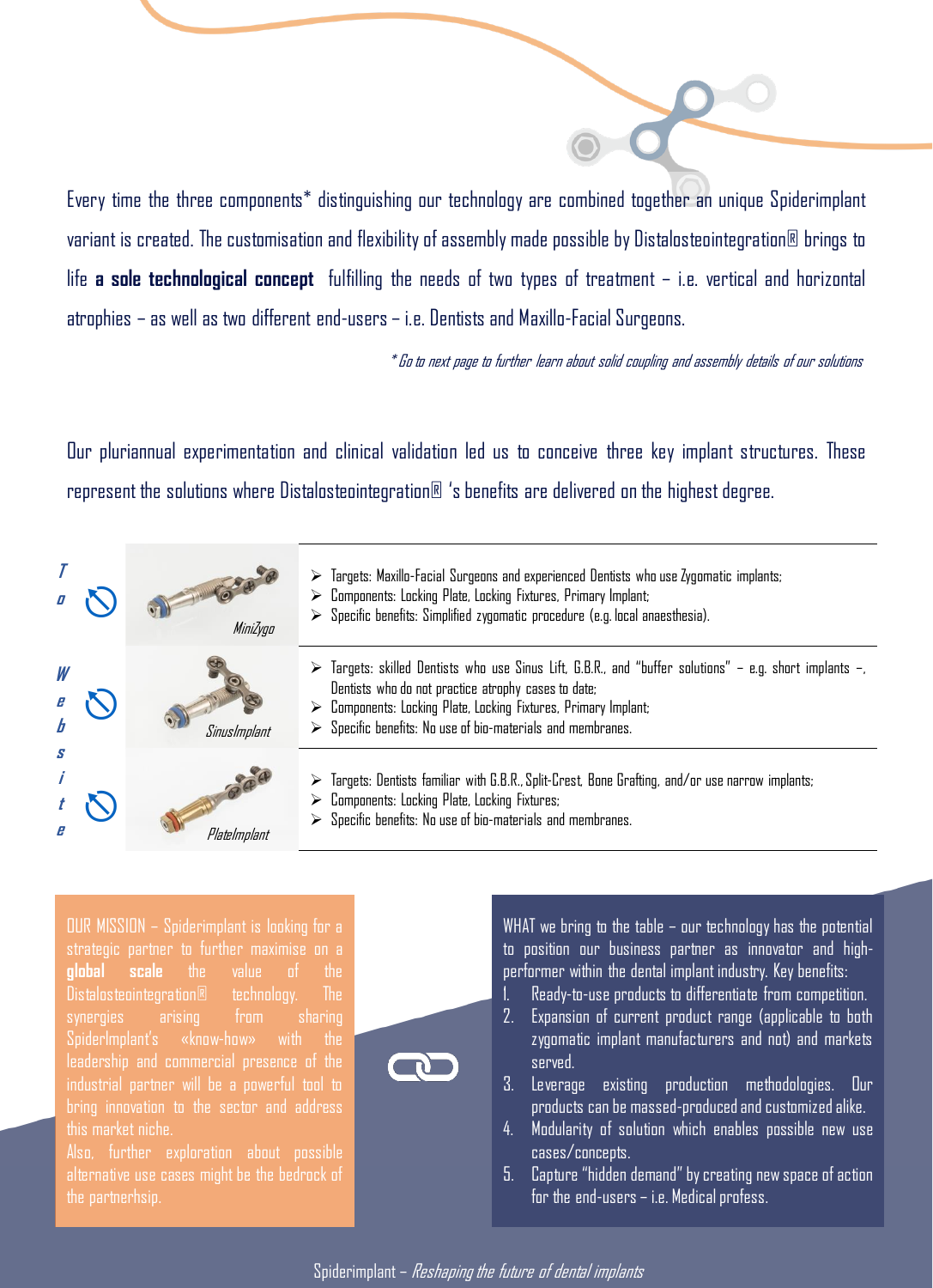## 2. Technical details

Despite the modularity and flexible assembly options make possibly available multiple variants of implant to the end-user, our technology relies on a universal and simplified clinical procedure for all our solutions. Following are the common clinical quidelines:

- 1. Same three components for every type of application  $\rightarrow$  overarching simplified and secure treatment procedure;
- 2. Same equipment as traditional clinical cases (standard tools, local anaesthesia, no need for bio-materials)  $\rightarrow$  costs reduction;
- 3. Downgraded complexity of treatment (no adoption of invasive methodologies)  $\rightarrow$  adoption of immediate loading;
- 4. Narrow-down surgical area to affected area  $\rightarrow$  encourage new audience to treat clinical cases of atrophies.

|                                                 | $2^{\circ}$                                            | 3 <sup>o</sup>                                                     | 4º                                                                                                                 | $5^\circ$                                                                                                           | 6°                                                  |
|-------------------------------------------------|--------------------------------------------------------|--------------------------------------------------------------------|--------------------------------------------------------------------------------------------------------------------|---------------------------------------------------------------------------------------------------------------------|-----------------------------------------------------|
| Limited<br>skeletonization of<br>surgicall site | Create small side window<br>for implant-plate coupling | Possible shaping of the<br>Locking Plate by<br>moulding**          | Insertion of the common<br>primary implant in the<br>site*                                                         | Place the Locking Plate,<br>create holes for Locking<br><b>Fixtures</b>                                             | Insert fixtures<br>(auto-blocked with<br>the plate) |
|                                                 |                                                        | Details: variable<br>dimension of 14-18 mm, in<br>Grade 2 Titanium | Details: cylindrical, in<br>Grade 5 Titanium, with<br>lateral access hole for<br>conometric coupling with<br>plate | Details fixtures: truncated<br>cone shape, with<br>atraumatic apex, in<br>Titanium Grade 5, in one or<br>more sizes |                                                     |
|                                                 |                                                        |                                                                    |                                                                                                                    |                                                                                                                     |                                                     |

Below are the typical steps medical professional follow to implement Spiderimplant solutions:

\* These steps do not apply to Plate Implant, our concept for horizontal atrophies

\*\* Our technology is also compatible with CAD/CAM production, but it allows as well customisation of standard pieces in the intra-operative phase through basic surgical pliers.

Each implant variant of our technology has been subjected to a pluriannual onfield exploration and clinical validation, contributing to over<br>1994 is a little sharing that is a little state of the state of the state of the state of the state of the sta 100 clinical cases and 10 implant variants to date.

noo connearcases and io impiant variants to date.<br>The key results can be found in our clinical cases and academic mercial presence of the industrial and some all behavior of the assessment publications, above which:

- $\triangleright$  Excellent tissue integration and bone regeneration;
- $\triangleright$  No adverse reaction of sinus mucosa;
- $\triangleright$  Enhanced primary stability thanks to "locking effect".

**Check our clinical cases**

[⎋](https://spiderimplant.com/en/research-2/)

 $\mathcal{N}$ 

**Check our clinical videos**

Spiderimplant – Reshaping the future of dental implants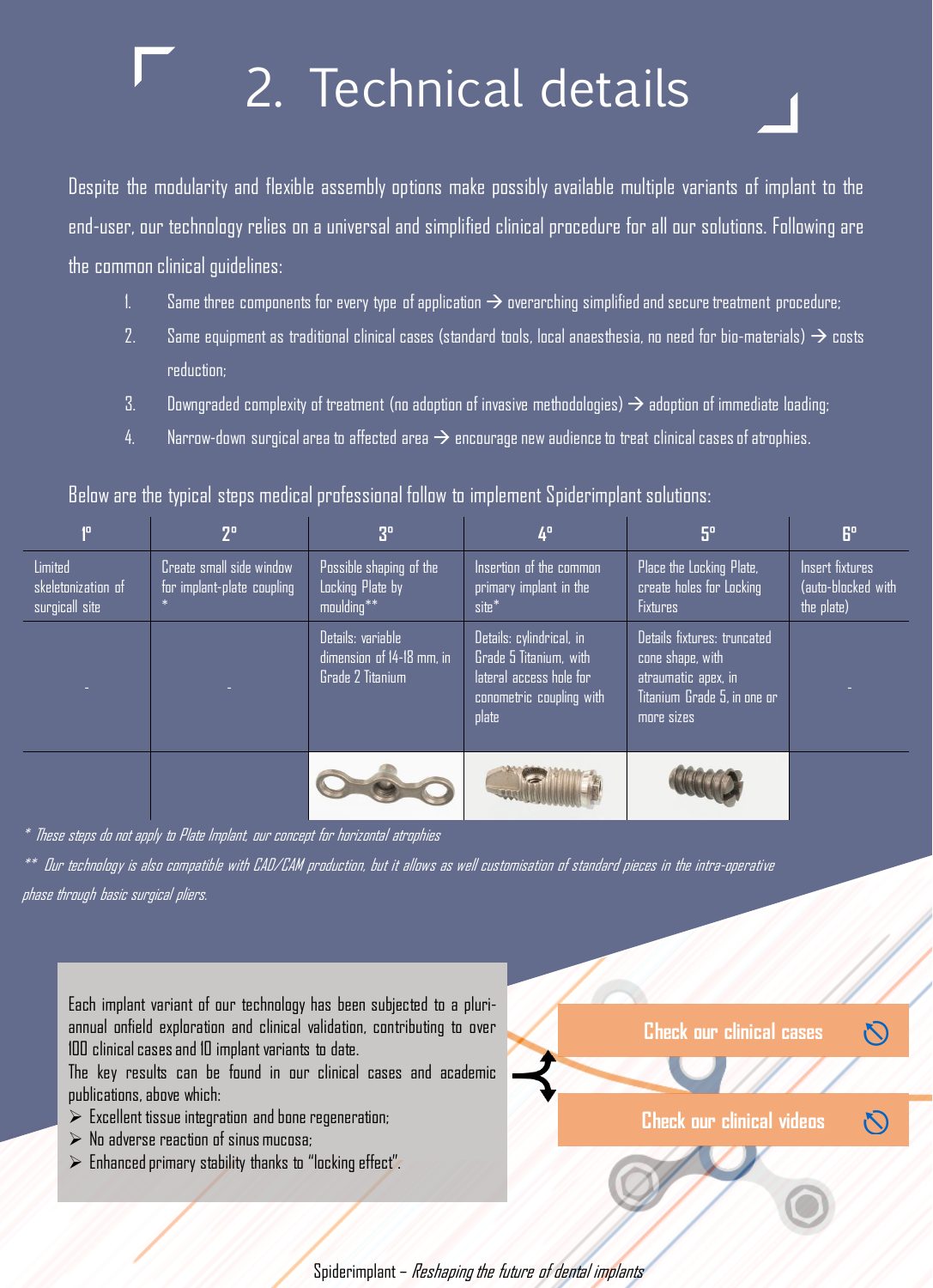

PlateImplant: Lateral skull view

SinusImplant: Lateral skull view





SinusImplant: Coronal skull view